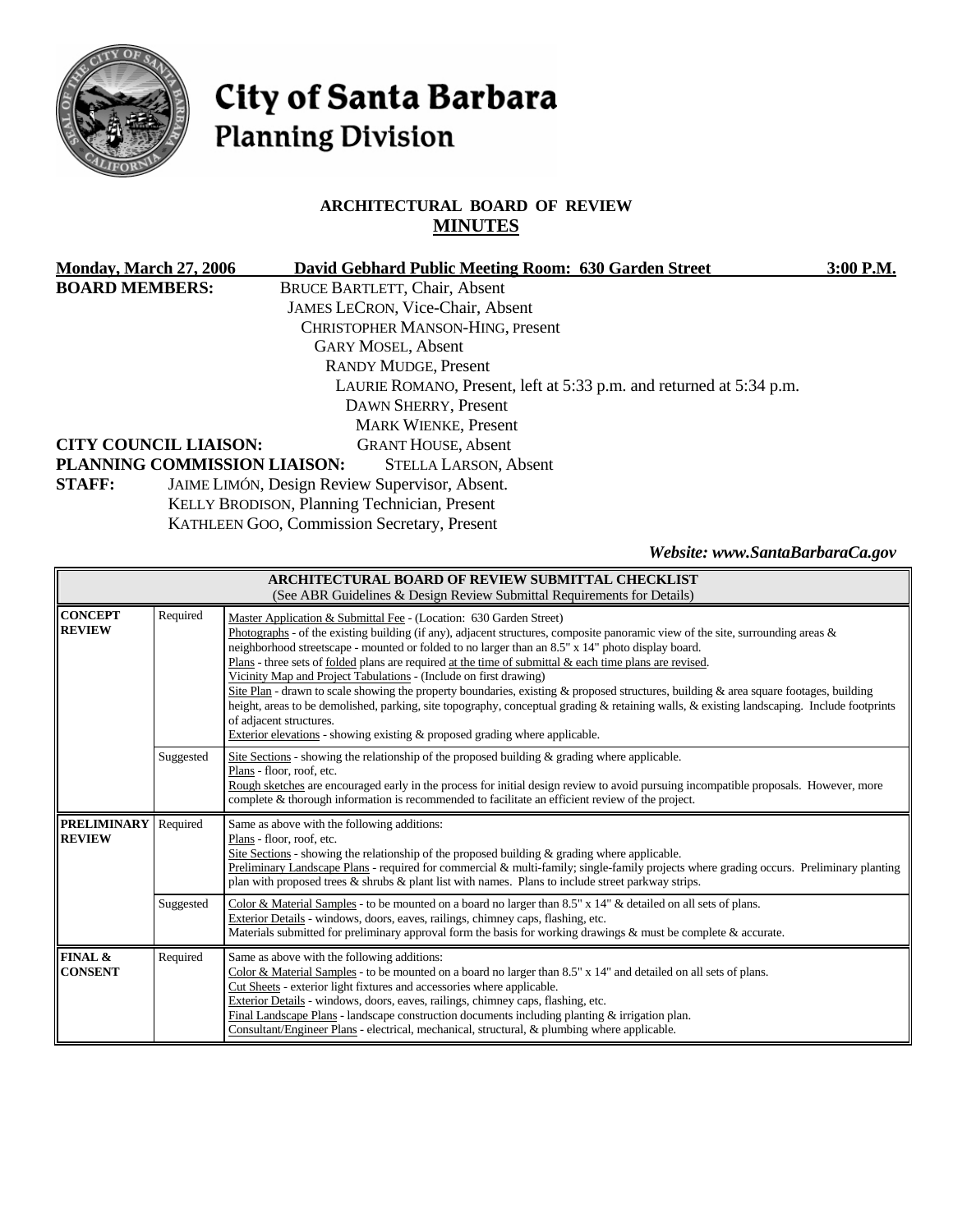#### **PLEASE BE ADVISED**

- The approximate time the project will be reviewed is listed to the left of each item. It is suggested that applicants arrive 15 minutes early. The agenda schedule is subject to change as cancellations occur. Staff will notify applicants of time changes.
- The applicant's presence is required. If an applicant is not present, the item will be postponed indefinitely. If an applicant cancels or postpones an item without providing advance notice, the item will be postponed indefinitely and will not be placed on the following Architectural Board of Review (ABR) agenda. In order to reschedule the item for review, a rescheduling fee will be paid and the applicant must fill out and file a Supplemental Application Form at 630 Garden Street (Community Development Department) in addition to submitting appropriate plans.
- All approvals made by the ABR are based on compliance with Municipal Code Chapter 22.68 and with adopted ABR guidelines. Some agenda items have received a mailed notice and are subject to a public hearing.
- The ABR may grant an approval for any project scheduled on the agenda if sufficient information has been provided and no other discretionary review is required. Substitution of plans is not allowed, if revised plans differing from the submittal sets are brought to the meeting, motions for preliminary or final approval will be contingent upon staff review for code compliance.
- The Board may refer items to the Consent Calendar for Preliminary and Final Architectural Board of Review approval.
- Preliminary and Final Architectural Board of Review approval is valid for one year from the date of the approval unless a time extension or Building Permit has been granted.
- **Items before the Board may be appealed to the City Council. For further information on appeals, contact the Planning Division Staff or the City Clerk's Office. Said appeal must be in writing and must be filed with the City Clerk at City Hall within ten (10) calendar days of the meeting at which the Board took action or rendered its decision. The scope of this project may be modified under further review.**
- **AMERICANS WITH DISABILITIES ACT:** In compliance with the Americans with Disabilities Act, if you need special assistance to participate in this meeting, please contact the Planning Division at (805) 564-5470. Notification at least 48 hours prior to the meeting will enable the City to make reasonable arrangements.
- **AGENDAS, MINUTES and REPORTS**: Copies of all documents relating to agenda items are available for review at 630 Garden St. and agendas and minutes are posted online at [www.SantaBarbaraCa.gov](http://www.santabarbaraca.gov/) If you have any questions or wish to review the plans, please contact Kelly Brodison, at (805) 564-5470 between the hours of 8:30 a.m. to noon and 1:00 p.m. to 4:00 p.m., Monday through Friday.

# **LICENSING ADVISORY:**

The Business and Professions Code of the State of California and the Municipal Code of the City of Santa Barbara restrict preparation of plans for certain project types to licensed professionals. Applicants are encouraged to consult with Building and Safety Staff or Planning Staff to verify requirements for their specific projects.

Unlicensed persons are limited to the preparation of plans for:

- $\triangleright$  Single or multiple family dwellings not to exceed four (4) units per lot, of wood frame construction, and not more than two stories and basement in height;
- ¾ Non-structural changes to storefronts; and,
- ¾ Landscaping for single-family dwellings, or projects consisting solely of landscaping of not more than 5,000 square feet.

#### **NOTICE:**

- 1. That on March 23, 2006 at 4:00 p.m., this Agenda was duly posted on the indoor and outdoor bulletin boards at the Community Development Department, 630 Garden Street, and online at www.SantaBarbaraCa.gov.
- 2. This regular meeting of the Architectural Board of Review will be broadcast live and rebroadcast in its entirety on Wednesday at 8:00 a.m. on Channel 18.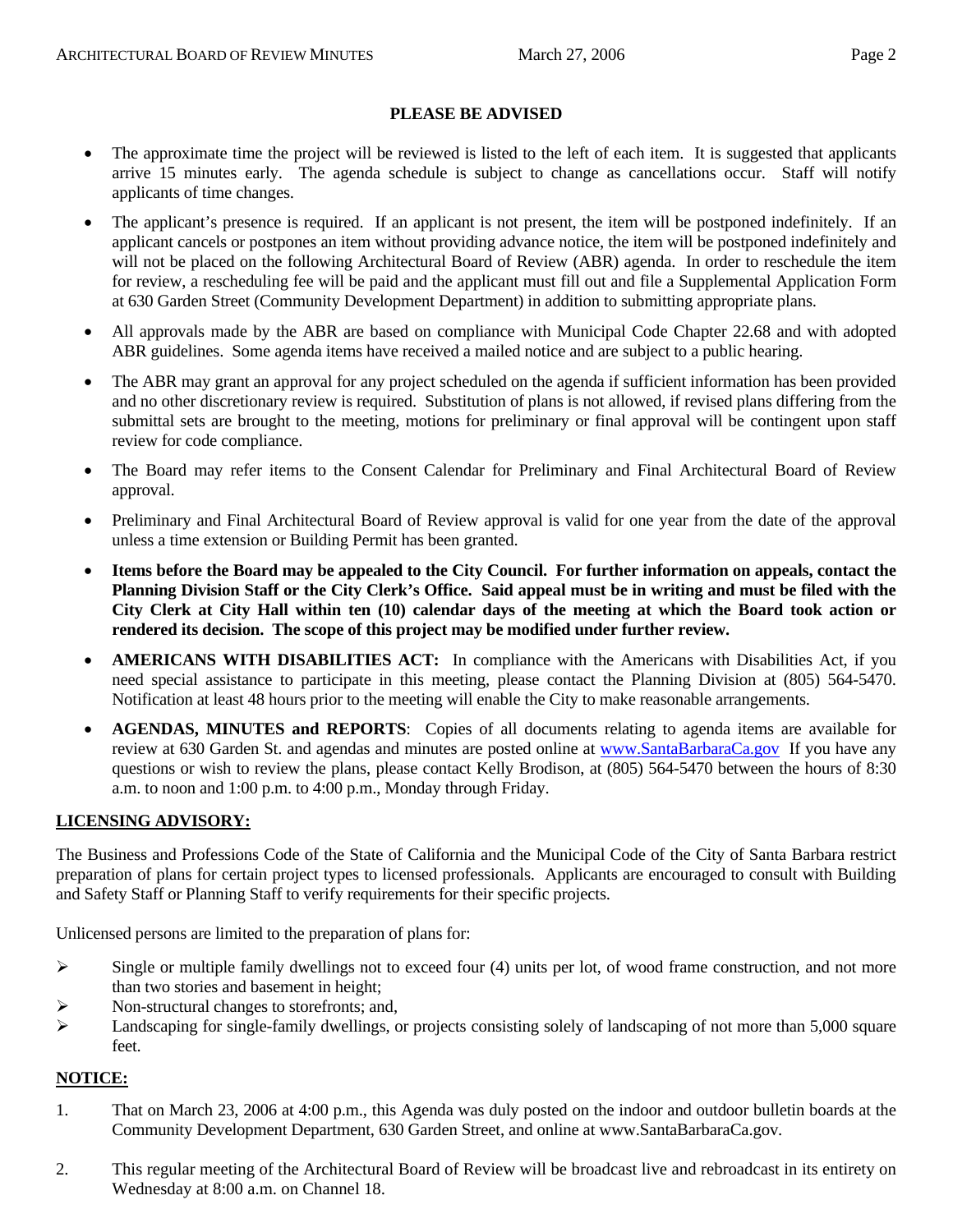# **GENERAL BUSINESS:**

A. Public Comment:

Any member of the public may address the Architectural Board of Review for up to two minutes on any subject within their jurisdiction that is not scheduled for a public discussion before the Board on that day. The total time for this item is ten minutes. (Public comment for items scheduled on today's agenda will be taken at the time the item is heard.)

No public comment.

B. Approval of the minutes of the Architectural Board of Review meeting of March 20, 2006.

Motion: Approval of the minutes of the Architectural Board of Review meeting of March 20, 2006, with corrections.

- Action: Manson-Hing/Mudge, 4/0/1 (Manson-Hing abstained).
- C. Consent Calendar.

Motion: Ratify the Consent Calendar. The Consent Calendar was reviewed by Board member Wienke. Action: Manson-Hing/Sherry, 5/0/0.

- D. Announcements, requests by applicants for continuances and withdrawals, future agenda items, and appeals.
	- 1. Ms. Brodison announced the following change to the agenda: Chair Bartlett and Board members Mosel & LeCron will be absent from tonight's meeting.
	- 2. The Board made the following announcements:
		- a) Board member Wienke will be the Acting Chair for tonight's meeting.
		- b) Board members Manson-Hing, Romano, and LeCron will be absent for the April 3, 2006, meeting.

# E. Subcommittee Reports.

No subcommittee reports.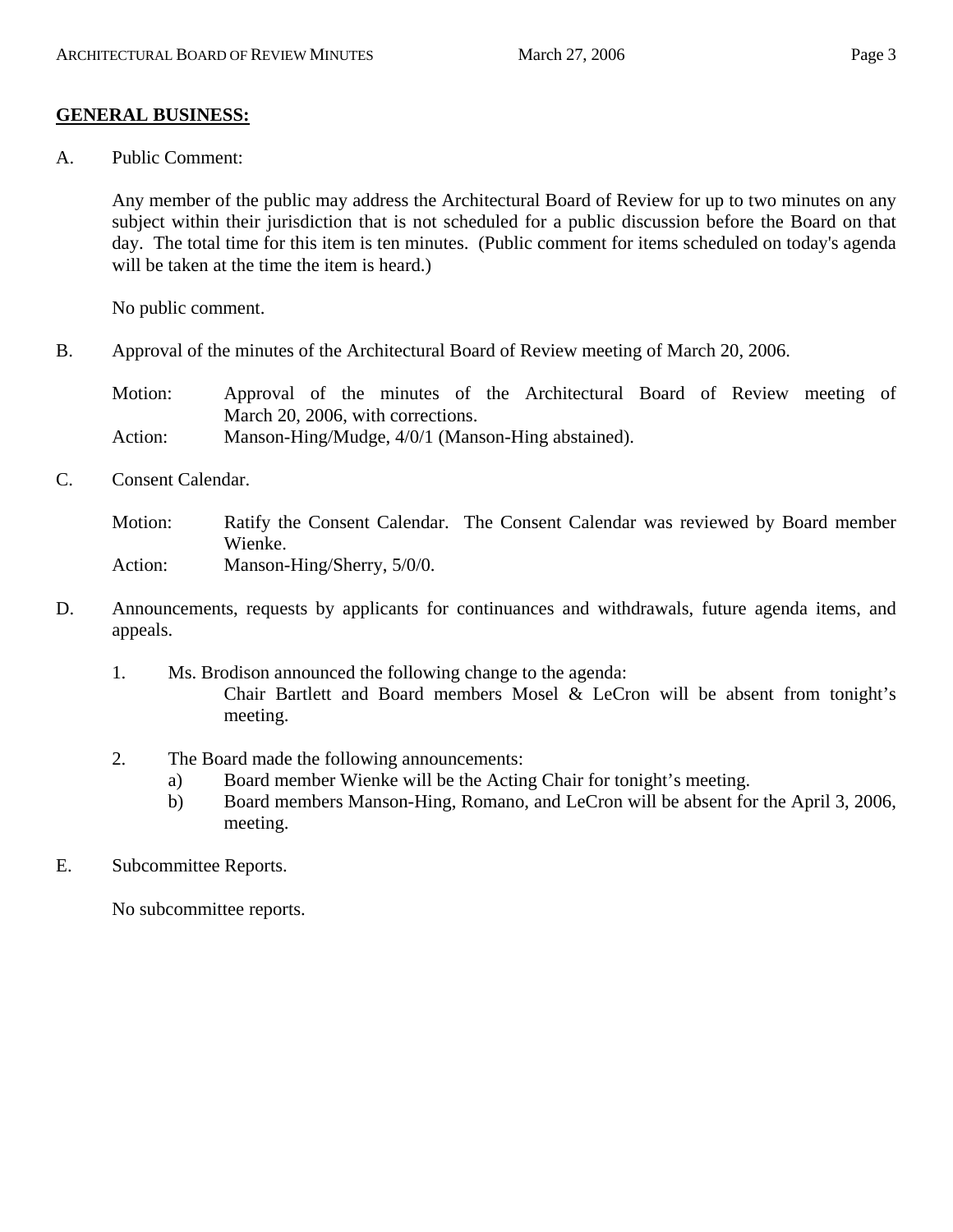#### **1. W MISSION ST** R-4 Zone

 Assessor's Parcel Number: 043-010-0RW Application Number: MST2006-00041 Owner: City of Santa Barbara Engineer: MNS Engineers, Inc Applicant: Harold Hill

(Proposal to construct a Class II bicycle route through the Mission Street underpass at Highway 101 to improve pedestrian and bicycle circulation between the Westside Neighborhood and the central portions of the City by connecting existing Class II bikeways on Modoc Road and on Bath and Castillo Streets. Bike lanes will be provided on Mission Street between Modoc Road and San Pascual Street, and between the northbound Highway 101 ramp and Castillo Street by adjusting the pavement striping and lane widths. The proposed improvements at the Mission Street/Highway 101 interchange consist of sidewalk widening, the construction of retaining walls, and removal of trees and shrubs. The project includes new street and sidewalk lighting and modification of traffic signals. Areas where the sidewalk is replaced will receive tree wells containing Jacaranda trees.)

#### **(ACTION MAY BE TAKEN IF SUFFICIENT INFORMATION IS RECEIVED.)**

#### (3:16)

Hal Hill, Project Manager for the City of Santa Barbara; Greg Knudson, MNS Engineers, Inc.; Ricardo Castellanos from Katie O'Reilly Rogers, ASLA, present.

#### **ARCHITECTURE AND LANDSCAPING**

- Straw vote: Which Board members think the darker X-72 Adobe Base 200 wall color would be the better choice of colors? 5/0/0
- Motion: Final Approval of the Architecture as noted with the following comments: 1) The applicant shall utilize the darker X-72 Adobe Base 200 color for all new and existing stucco-on-concrete wall surfaces. 2) Landscaping shall be continued one week to the Consent Calendar, and the applicant shall bring a sample of the new exterior paint color to be used to match (and repaint) the existing stucco walls under the bridge. 3) The Board sees opportunity for at least two additional vine pockets on the south elevation on the west side of the railroad trestle along the stretch of wall, and on the north elevation easterly along another long stretch of wall. Understanding that continuing the offset wall vine pocket pattern would be difficult for the applicant to continue at these locations, the use of trailing vines cascading through the rails to the top of the walls is suggested. Action: Mudge/Manson-Hing, 5/0/0.

#### **\*\*\*\*\*\*\*\*\*\*\*\*\*\*\*\*\* THE BOARD RECESSED FROM 3:46 P.M. UNTIL 3:58 P.M. \*\*\*\*\*\*\*\*\*\*\*\*\*\*\*\*\***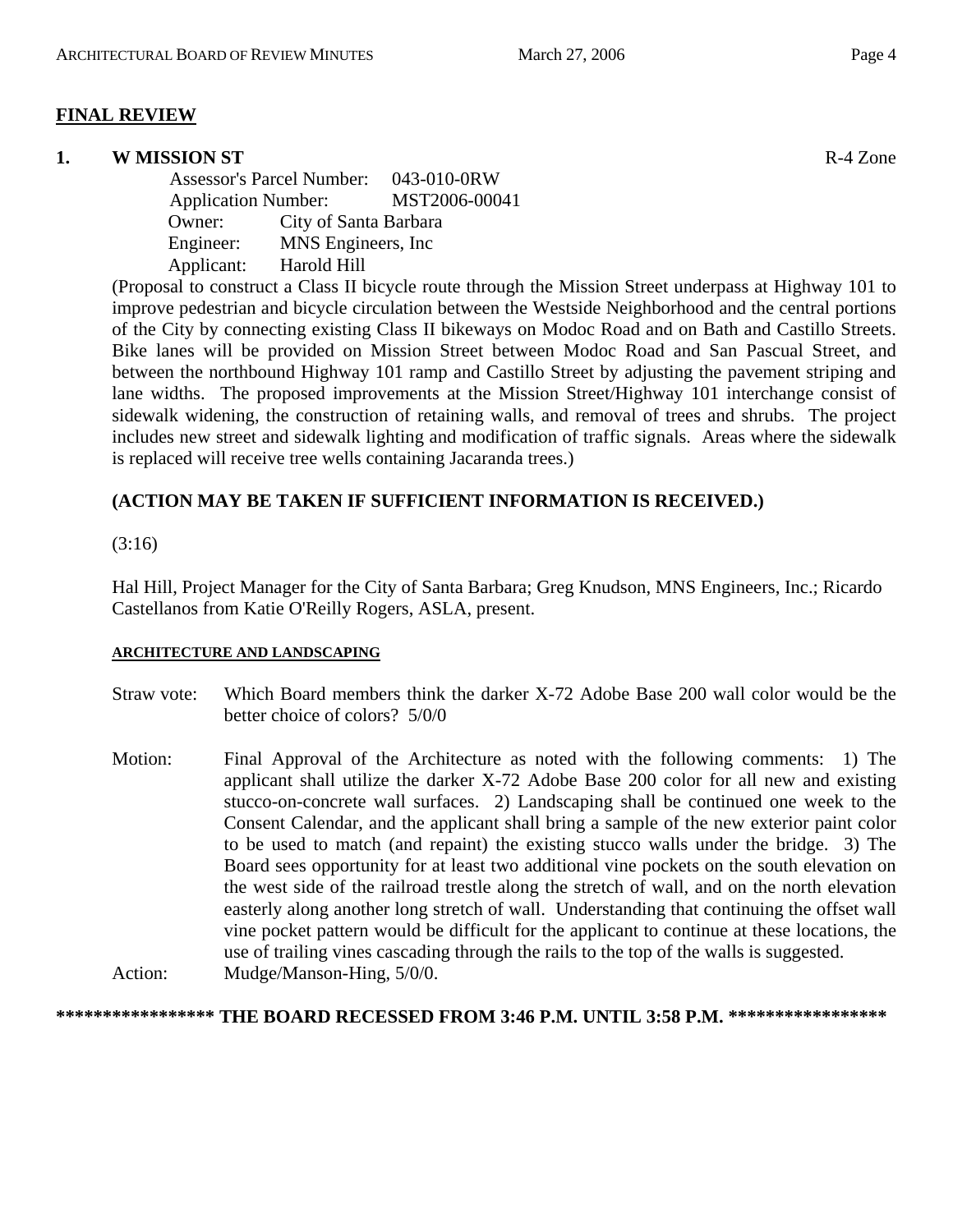# **CONCEPT REVIEW - NEW ITEM: PUBLIC HEARING**

# **2. 495 S FAIRVIEW AVE A-F/SD-3 Zone**

 Assessor's Parcel Number: 073-450-003 Application Number: MST2006-00131 Owner: City of Santa Barbara Applicant: John Peterson, Federal Express Corp. Architect: Jerry James

(Proposal to convert an existing 39,970 square foot aircraft hangar to a FedEx sorting facility containing 47 vans and a two bay vehicle maintenance shop. The project includes remodeling the existing office space and minor alterations to landscaping and parking lot. The project requires a Coastal Development Permit.)

# **(COMMENTS ONLY; PROJECT REQUIRES ENVIRONMENTAL ASSESSMENT AND PLANNING COMMISSION APPROVAL FOR A COASTAL DEVELOPMENT PERMIT.)**

(3:58)

Laurie Owens, Airport Project Planner for the City of Santa Barbara; Jerry James, Architect; John Peterson, Applicant and representative for Federal Express Corp.; and Phil Suding, Landscape Architect for Suding Designs, present.

Public comment opened at 4:06 p.m., and as no one wished to speak, closed at 4:07 p.m.

Ms. Owens reported to the Board that the project still requires Planning Commission approval for a Coastal Development Permit, and that the applicant has not yet submitted for Environmental Assessment Review.

Motion: Continued indefinitely with the following comments: 1) The Board feels the architectural changes to the building are acceptable and minimal in nature. 2) The applicant, as noted on the plans, shall match the colors of the existing curtain wall frame door entry areas of anodized aluminum to the existing door conditions. 3) The applicant is to restudy the existing landscape plan to include pine trees or larger canopy trees as noted on the plans, especially within the larger finger pockets. 4) Applicant shall replace all removed plantings to add more landscaping to the existing areas. 5) The applicant shall verify the turning radii for vehicle accessibility and depict the turning radii on the plans. Action: Manson-Hing/Sherry, 5/0/0.

# **\*\*\*\*\*\*\*\*\*\*\*\*\*\*\*\*\* THE BOARD RECESSED FROM 4:21 P.M. UNTIL 4:28 P.M. \*\*\*\*\*\*\*\*\*\*\*\*\*\*\*\*\***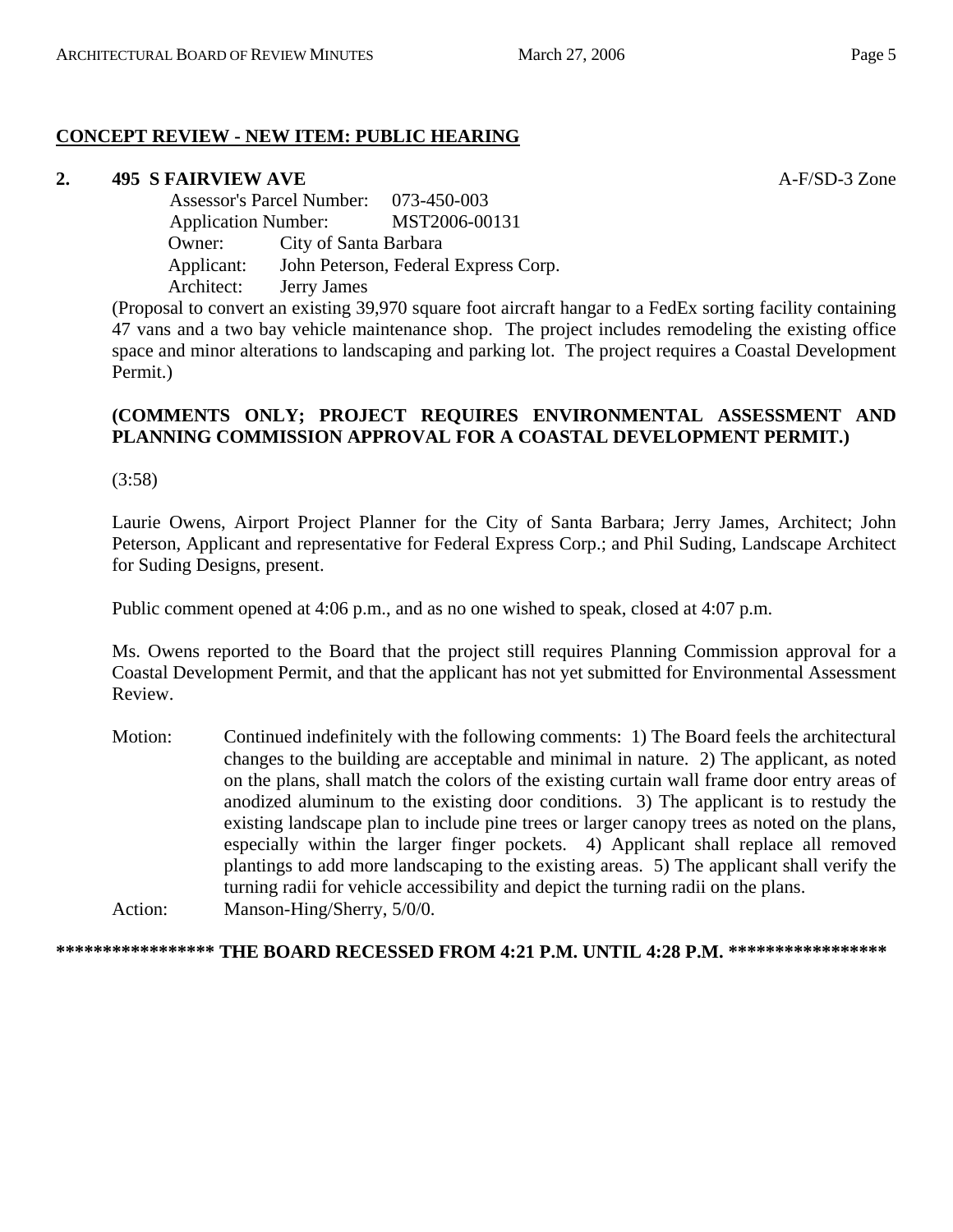#### **CONCEPT REVIEW - CONTINUED ITEM**

#### **3. 109 N SALINAS ST** R-2 Zone

 Assessor's Parcel Number: 017-073-010 Application Number: MST2006-00029 Owner: Brent-Stanich Family Trust 3/29/05 Architect: Vadim Hsu

(Proposal for a two-story 599 square foot secondary dwelling unit and 692 square foot two-car carport on a 5,525 square foot parcel with an existing two-story single-family residence in the Hillside Design District. The project includes 289 square feet of conversion from basement to living space in the existing 1,022 square foot single-family residence. The existing detached 443 square foot carport is to be demolished. The proposal includes 77 cubic yards of grading.)

#### **(Second Concept Review.)**

(4:28)

Vadim Hsu, Architect, present.

Public comment opened at 4:35 p.m.

Mr. Bill Jones, neighbor, requested any project drawings and specifications include the existing rock berm replacement of a permanent barrier to protect the grade difference between properties. And if the rock berm is not replaced, Mr. Jones requested information on who would be responsible for the rock berm maintenance, and that areas be identified in the drawings and specifications where grade level changes are anticipated along the property lines.

Public comment closed at 4:41 p.m.

- Straw vote: How many Board members agree on a two-car covered parking alternative instead of the previously suggested three-car covered parking for the garage? 5/0/0.
- Motion: Preliminary Approval and continued indefinitely to the Consent Calendar with the following comments: (previous comment #6 carried forward and amended) 1) Restudy the front yard condition regarding drainage issues and the stone rubble wall resulting from the proposed rebuilding of the original side stairway in order to prevent impacting the neighbor to the south.\* 2) Applicant is to return with detailed resolution in relation to the east side zoning violations and rubble wall and how it pertains to drainage issues with the property line and/or zoning condition with the existing nonconforming condition to be annotated on the plan with more complete topography and spot elevations. 3) The applicant shall show on the plans the landscaping and fence along western property line as it pertains to the rear part of the lot adjacent to the new carport. 4) The applicant shall have landscaping vines across the fence line. 5) The applicant shall add to the existing fencing and any new proposed fencing on the east property line and shall show how it pertains to the new work up to the new exit stair from the front building.

Action: Sherry/Mudge, 5/0/0.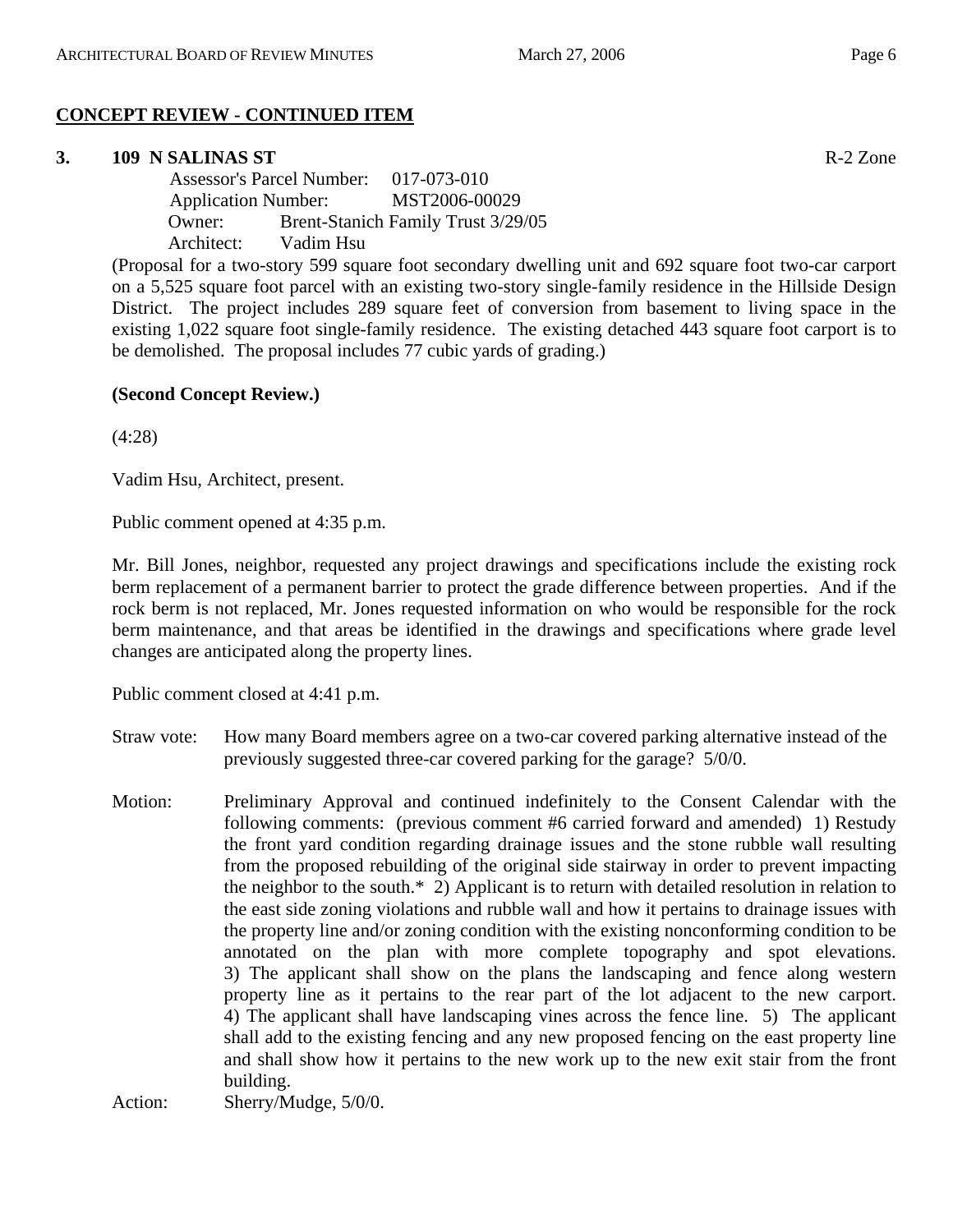#### **PRELIMINARY REVIEW**

#### **4. 826 BATH ST** R-3/R-4 Zone

 Assessor's Parcel Number: 037-041-022 Application Number: MST2004-00747 Owner: Kevin Fewell Agent: Justin Van Mullem

(Proposal to demolish an existing 1,508 square foot two-story duplex, convert an existing 1,280 square foot single-family residence to a two-story three unit condominium triplex resulting in a 1,618 square foot three-bedroom unit, and two one-bedroom units (690 square feet and 650 square feet). A two-story duplex containing a three-bedroom unit with 1,308 square feet and two-bedroom unit with 1,175 square feet is also proposed. A total of eight parking spaces are proposed within three two-car garages and two one-car garages, and a modification to allow less than the required nine spaces is requested. The project will require grading of 300 cubic yards of cut and 300 cubic yards of fill.)

# **(PROJECT REQUIRES COMPLIANCE WITH PLANNING COMMISSION RESOLUTION NO. 067-05.)**

(5:01)

Justin Van Mullem, Agent; and Nitira Jones, for Suding Landscape Designs, present.

Public comment opened at 5:16 p.m.

Ms. Donna Rotek, neighbor, expressed concern regarding project's proposed wall and landscaping on the north elevation affecting her own private plans for landscaping and remodeling. She also expressed concern regarding the project's adverse impact on adjacent property's historical integrity, property value, and privacy issues.

Ms. Margaret Grace, neighbor, expressed concern regarding the project's adverse impact on adjacent property values, historical integrity, and privacy issues. She also inquired whether the street tree was a magnolia tree.

Acting Chair Wienke replied that it was indeed a magnolia tree in the plans.

Public comment closed at 5:24 p.m.

Motion: Continued two weeks to Full Board with the following comments: 1) The applicant shall add significant landscaping trees in the southern portion of the 10-foot setback area in the middle of the lot to provide visual break-up of the elevation and provide visual privacy for the neighbor to the south. 2) The applicant shall show on the landscape plan the existing hedge, height, and the proposed new hedge along the southern property line. 3) The applicant shall provide significant articulation to the massing and the center portion of the south elevation of the rear front building in the roof plan. 4) Study the railing on the second-floor deck to avoid the fence-like condition. 5) The Board appreciates the use of permeable concrete surface; however, in order to add more charm to the project, the applicant shall remove the pedestrian walkway and add a ribbon driveway. 6) The applicant shall add at least two 36-inch box trees in the side yard to replace the loss of the existing trees.

Action: Manson-Hing/Mudge, 4/0/1 (Sherry abstained).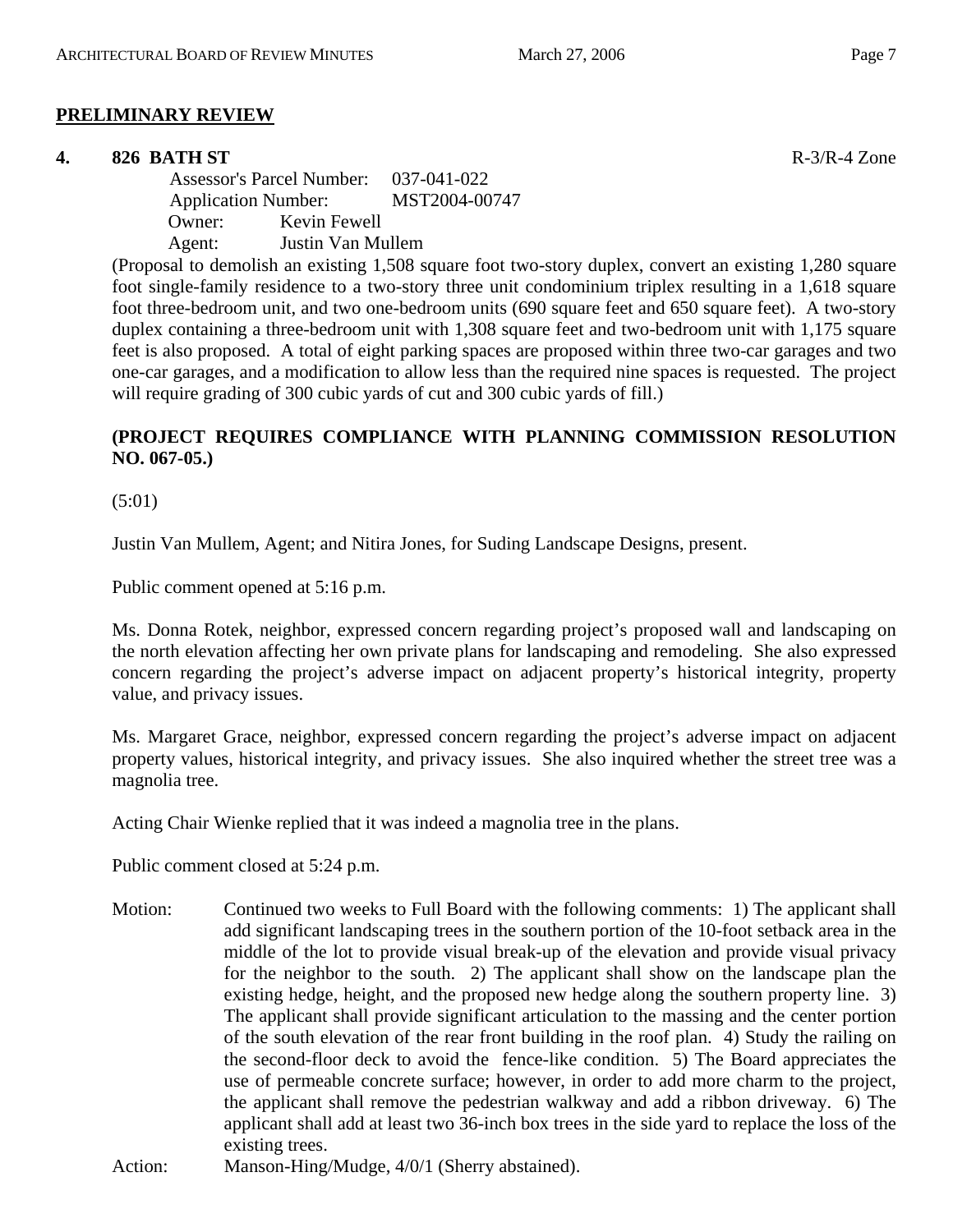# **CONCEPT REVIEW - CONTINUED ITEM**

#### **5. 2515 ORELLA ST** R-3 Zone

 Assessor's Parcel Number: 025-021-007 Application Number: MST2005-00367 Owner: 2515 Orella, LLC Contractor: Holehouse Const. & Design Architect: Bryan Murphy Owner: John Holehouse

(Proposed conversion of an existing seven unit multi-family residential development to condominiums. The proposal includes an addition of 134 square feet to the studio unit and construction of seven private outdoor storage spaces totaling 127 square feet. One covered and eight uncovered parking spaces will remain.)

#### **(Second Concept Review.)**

# **(COMMENTS ONLY; PROJECT REQUIRES ENVIRONMENTAL ASSESSMENT AND PLANNING COMMISSION APPROVAL OF A TENTATIVE SUBDIVISION MAP FOR CONDOMINIUMS.)**

(5:47)

Bryan Murphy, Architect, present.

Public comment opened at 5:54 p.m., and as no one wished to speak, closed at 5:55 p.m.

- Straw vote: Should the Board require the applicant to move the trellis back to the setback area? 5/0/0.
- Motion: Continued indefinitely to the Planning Commission with the following comments: (previous comments #1 thru #6 carried forward\*) 1) The Board finds the existing courtyards and landscaping charming, acceptable, and appropriate for such a condominium conversion project.\* 2) The Board looks forward to additional landscaping in the interior perpendicular courtyard with the goal of creating a sheltered common open space\* and finds the interior courtyard as depicted on the plans are preferable since it keeps an old world charm. 3) Enhance the rear alley space by reducing the depth of the open parking area, and provide a more significant landscape buffer along the building facing the alley.\* 4) Create a stronger pedestrian entry from the open parking stalls into the internal courtyard area. It was suggested the applicant continue the flagstone pattern of the front courtyard.\* 5) Consider utilizing the driveway of the existing one-car garage as an open parking stall, and convert the one-car garage into the required separate storage lockers for the seven proposed condominium units in order to maximize open space and retain the character of the central courtyard. Subsequent modifications due to this request could be supported by the Board.\* 6) The Board finds the existing hedge and entry trellis at the street frontage create a defacto private yard area, although the existing hedge should be shortened to a more appropriate height.\* (7) The Board would like an entry identification added to the front area of the condominium project. 8) The Board appreciates the use of steel windows at the existing structure to match the existing windows. 9) The Board appreciates use of the primary group area to be slightly separated from the walking path and designed in a way to have shape. 10) The Board would welcome the introduction of an auxiliary water addition to the walking path and the rear courtyard. 11) The Board would accept a gravel area along Unit E. Action: Sherry/Romano, 5/0/0.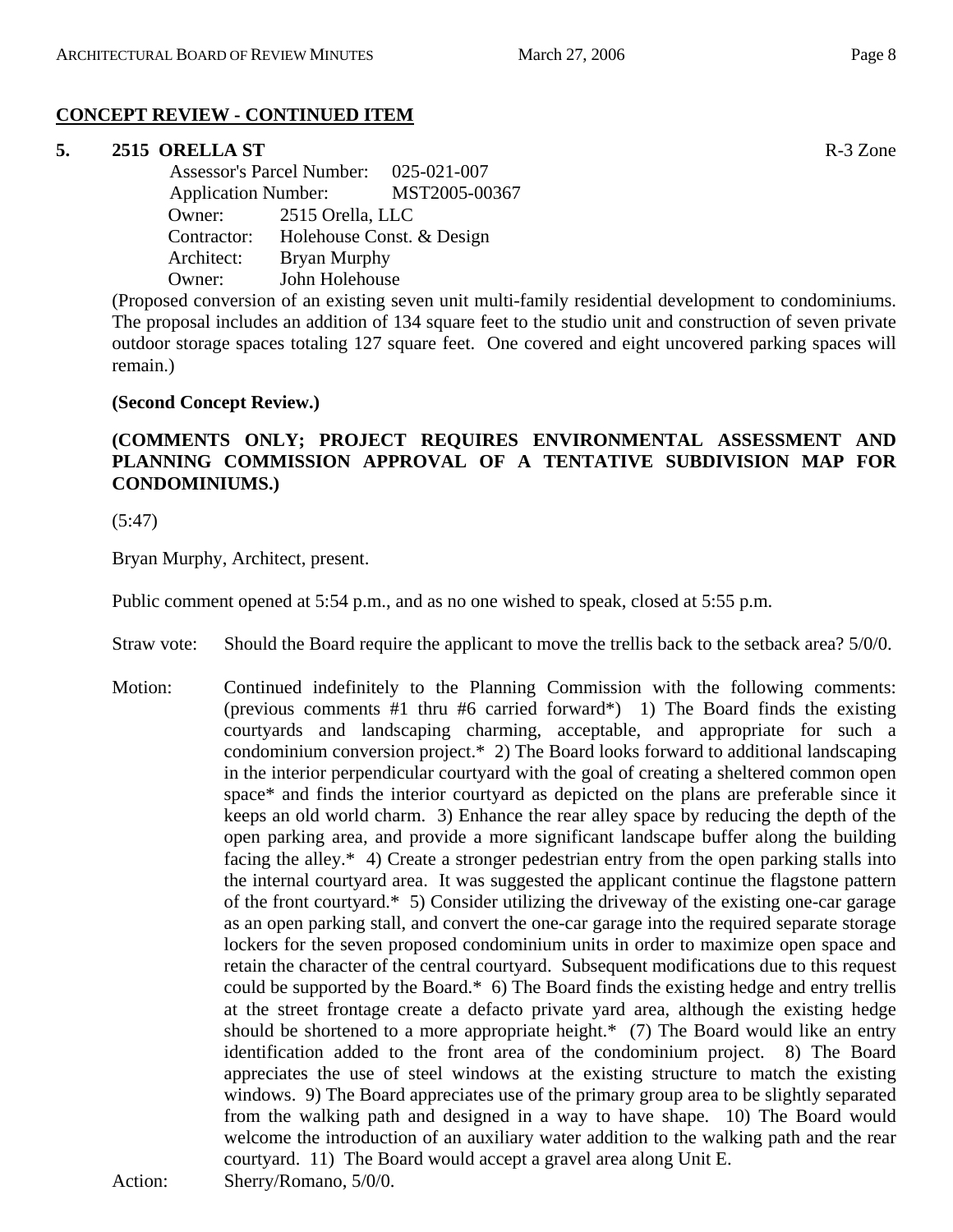#### **\*\*\*\*\*\*\*\*\*\*\*\*\*\*\*\*\* THE BOARD RECESSED FROM 6:15 P.M. UNTIL 6:43 P.M. \*\*\*\*\*\*\*\*\*\*\*\*\*\*\*\*\***

# **CONCEPT REVIEW - CONTINUED ITEM**

# **6. 1321 GILLESPIE ST** R-2 Zone

 Assessor's Parcel Number: 039-083-004 Application Number: MST2006-00022 Owner: Araceli Esparza Architect: Jose Esparza

(Proposal to construct a new 1,945 square foot two-story addition and attached 517 square foot garage and workshop to an existing 1,359 square foot, one-story single-family residence. The existing detached 400 square foot garage will be demolished. The proposal also includes a 378 square foot second story deck and a 35 square foot front porch on the 6,250 square foot lot. Proposed grading is 58 cubic yards. A modification is required for the encroachment of the proposed front porch into the interior yard setback.)

#### **(Second Concept Review.)**

# **(COMMENTS ONLY; PROJECT REQUIRES ENVIRONMENTAL ASSESSMENT, NEIGHBORHOOD PRESERVATION ORDINANCE FINDINGS AND STAFF HEARING OFFICER APPROVAL FOR A MODIFICATION.)**

(6:44)

Araceli Esparza, Owner; and Jose Esparza, Architect, present.

Public comment opened at 6:59 p.m., and as no one wished to speak, closed at 7:00 p.m.

Motion: Continued three weeks to Full Board with the following comments: (previous comments #1-3, #8 and #9 carried forward\*) 1) The project is still aggressive for the neighborhood,\* and the applicant should study adding form and mass-giving elements to the façade, e.g. study introducing a chimney to help break up the mass of the building on the south elevation. 2) The applicant is encouraged to add more wood siding or wood shingle or other charm-giving treatments;\* possibly in combination with plaster. 3) The Board is not in support of the front yard modification request to expand the living space into the side yard setback.\* 4) The Board supports the enlarged front porch along the east elevation. 5) The Board finds the second-floor roof decks to be acceptable. 6) The Board looks forward to enhanced detail and charm giving elements\* including similar articulation used for the windows as for the French doors. 7) Study further articulation of the roof forms\* and the masses of the building to break down the scale of the façades, especially on the south and north elevations. 8) The Board looks forward to high quality windows, since the existing windows lack dimension.

Action: Mudge/Manson-Hing, 5/0/0.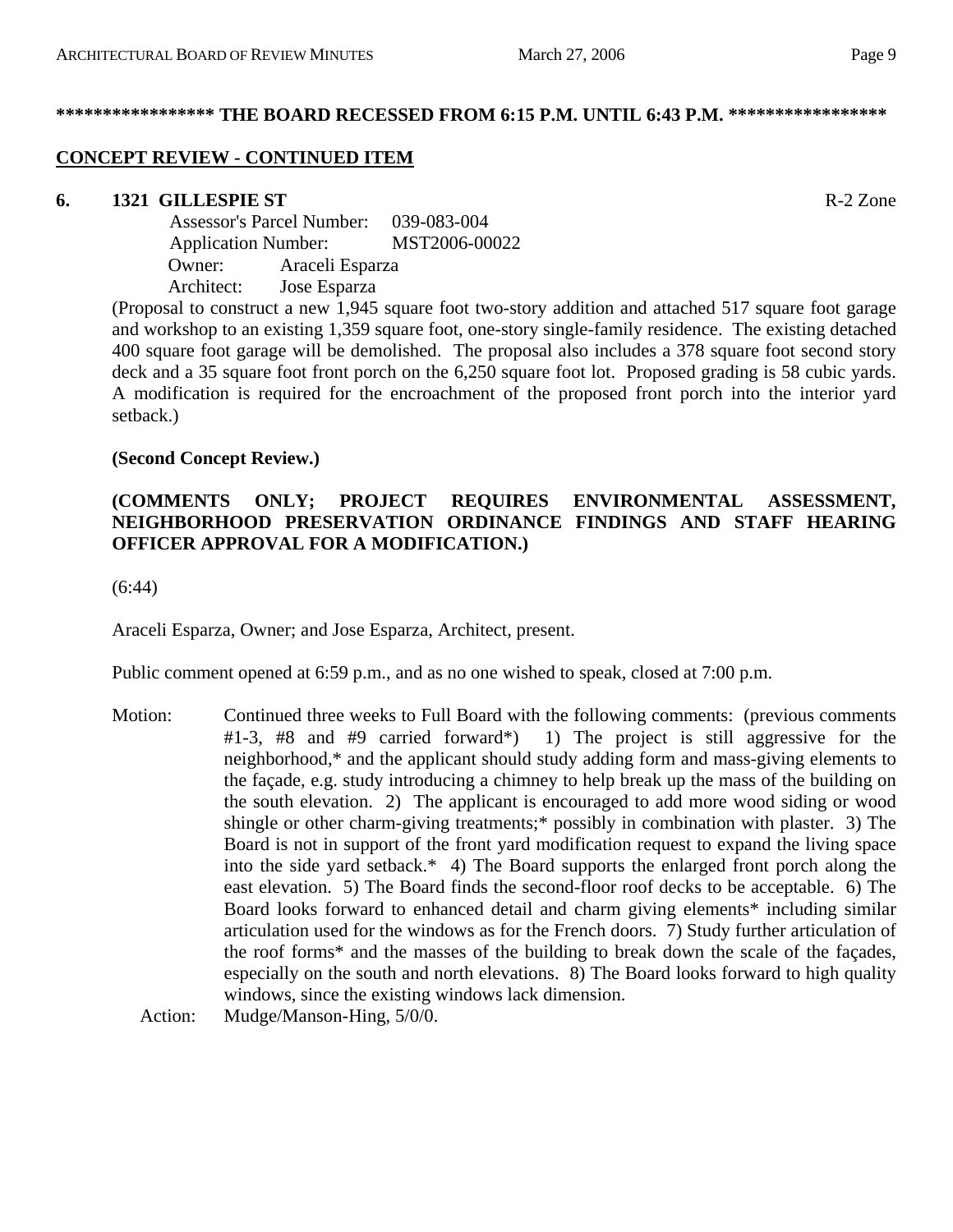# **CONCEPT REVIEW - NEW ITEM: PUBLIC HEARING**

# **7. 3953 LA COLINA RD** E-3/SD-2 Zone

 Assessor's Parcel Number: 057-222-002 Application Number: MST2006-00126 Owner: Jorge Ruiz Garcia Architect: Jose Esparza

(Proposal to add a 630 square foot second story addition, a 447 square foot first floor addition, and an attached 400 square foot two-car garage to the existing 1,684 square foot, one-story, single-family residence. The existing storage/laundry area and two-car carport will be demolished. The second story addition includes decks on the front and rear of the house. The project is located on a 7,021 square foot lot.)

# **(COMMENTS ONLY; PROJECT REQUIRES ENVIRONMENTAL ASSESSMENT AND NEIGHBORHOOD PRESERVATION ORDINANCE FINDINGS.)**

(7:25)

Jose Esparza, Architect, present.

Public comment opened at 7:34 p.m., and as no one wished to speak, closed at 7:35 p.m.

Motion: Continued three weeks to Full Board with the following comments: 1) The applicant shall study methods to tie in the existing architectural style to the new second-story and first-story additions; including the garage, use of horizontal elements such as the front siding wainscot, and other horizontal form-givers such as the roof form can be explored over the garage as opposed to the gable roof. 2) The applicant shall study the intersection of the front porch on the second-story, the roof behind the porch, and the stairs to the right of the porch to better integrate the roof forms and massing of the building. 3) The applicant shall study the rear south elevation with regard to finding ways to integrate the second-story mass with the lower level mass, and integrate the balcony form. 4) The applicant shall restudy the large size of the balcony as depicted on the plans, since reducing the size of the balcony could significantly improve the rear elevation. 5) The applicant shall provide photo documentation from the upper levels of the project toward the surrounding neighbors in the area.

Action: Sherry/Mudge, 5/0/0.

# **CONCEPT REVIEW - CONTINUED ITEM**

#### **8. 1308 DOVER HILL RD E-1 Zone**

 Assessor's Parcel Number: 019-103-016 Application Number: MST2005-00763 Owner: Eliasen Edge, L P Landscape Architect: Phil Suding

(Proposal for site improvements including a 144 linear foot retaining wall ranging from approximately 4 feet up to 14 feet 6 inches tall, 305 cubic yards of as-built grading, a 1,080 square foot wood deck, a trellis, seat walls, a spa, a fountain and associated landscaping on a 19,642 square foot lot in the Hillside Design District. The lot is currently developed with a 3,532 square foot residence and an attached 936 square foot garage. The proposal will abate violations listed in ENF2005-00735.)

#### **(Second Concept Review.)**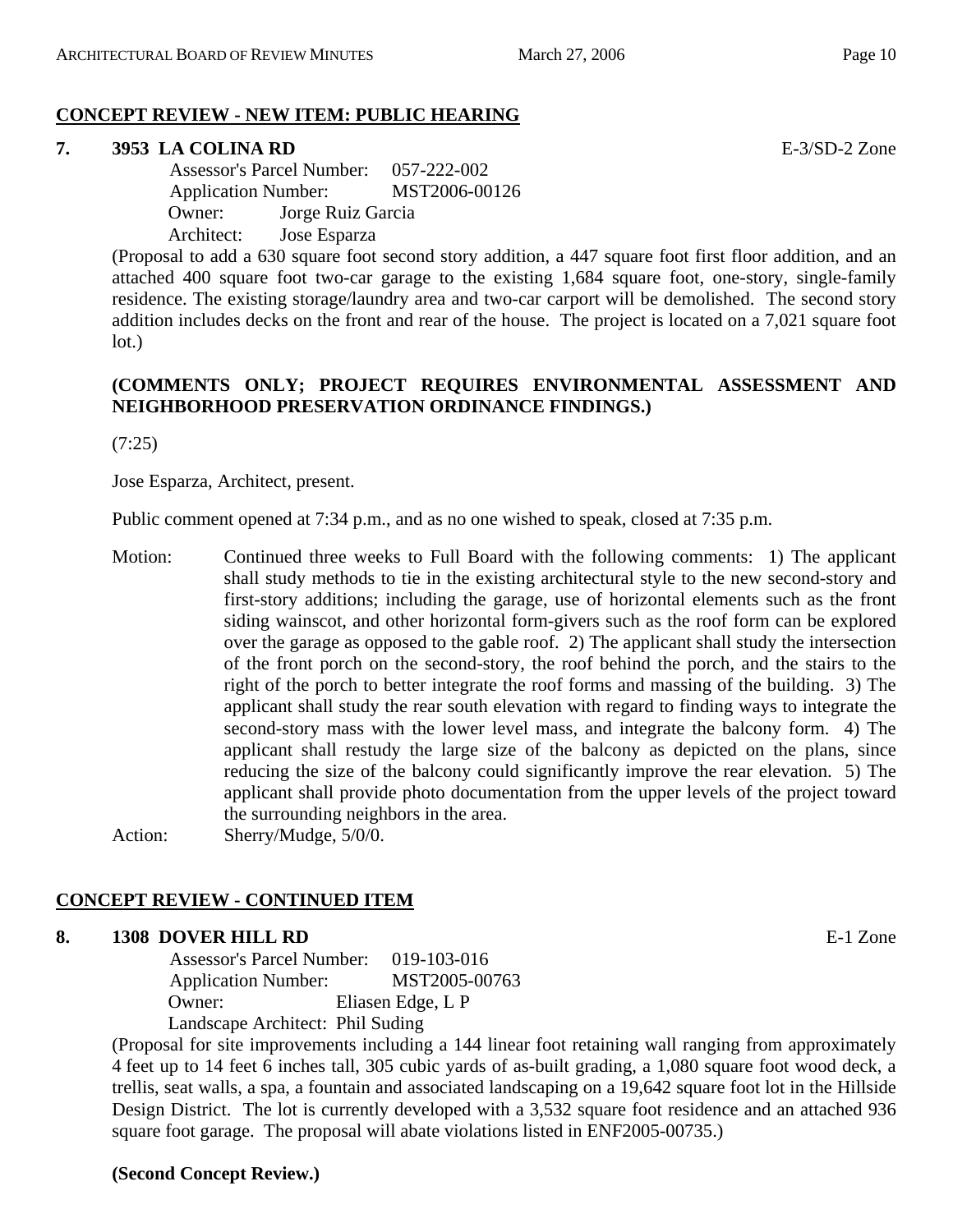# **(COMMENTS ONLY; PROJECT REQUIRES ENVIRONMENTAL ASSESSMENT AND NEIGHBORHOOD PRESERVATION ORDINANCE FINDINGS.)**

(7:53)

Eliasen Edge, Owner; and Rob Maday, Landscape Architect from Suding Landscape Designs, present.

Motion: Continued indefinitely to Full Board with the following comments: 1) The applicant shall study the possibility of two walls in lieu a third wall at the top. 2) The Board suggests the height of the lower wall be from 4 to 4½ feet in the rear patio area or plaza. 3) The rear wall shall be the required height with a sloped area between the two walls to minimize its apparent height. 4) The applicant shall study other methods to eliminate the requirement or need for the concrete drainage channel. 5) The applicant shall study the possibility of having the spa half-in and half-out of the ground or approximately 12 inches to 18 inches above the ground.

Action: Mudge/Romano, 5/0/0.

# **CONCEPT REVIEW - CONTINUED ITEM**

#### **9. 2728 CLINTON TERRACE** E-3/SD-2 Zone

 Assessor's Parcel Number: 051-274-010 Application Number: MST2005-00714 Owner: D. J. Sydney

(Proposal for 1,076 square foot, two-story additions to an existing 930 square foot, one-story residence with an attached 426 square foot two-car garage on a 9,000 square foot lot. This project includes the legalizing of the as-built 115 square foot loft and the as-built 488.5 square foot rear deck.)

# **(Second Concept Review.)**

# **(PROJECT REQUIRES NEIGHBORHOOD PRESERVATION ORDINANCE FINDINGS.)**

(8:27)

D. J. Sydney, Owner, present.

Motion: Preliminary Approval of the project with the finding that the Neighborhood Preservation Ordinance criteria have been met as stated in Subsection 22.68.060 of the City of Santa Barbara Municipal Code, and continued indefinitely to the Consent Calendar and with the following conditions: 1) The Board appreciates the simplification of roof forms from the previous submittal, and appreciates the design of the rear portion, deck, and rear bedroom.. 2) The Board would like to see reconciliation of the lower understory area where none seems to be at this point. 3) The Board looks forward to the color and details of the drawings to match existing building. 4) The Board understands that the understory of the building on the south elevation shall be enclosed with the deck supported by a substantial column. 5) The applicant shall return with a color board for review by the Board.

Action: Mudge/Romano, 5/0/0.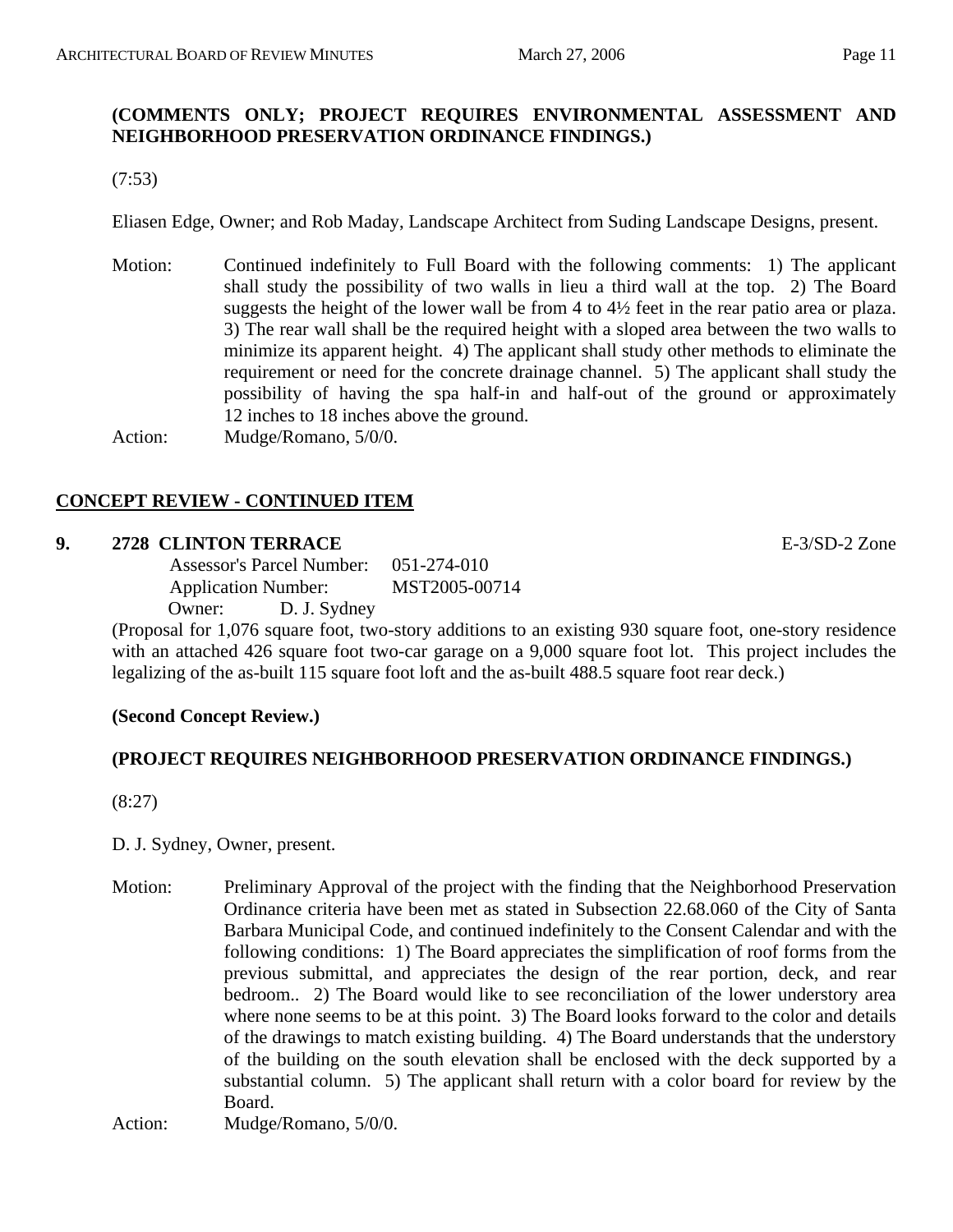# **CONSENT CALENDAR**

#### **FINAL REVIEW**

# **A. 4200 CALLE REAL** R-3 Zone

Assessor's Parcel Number: 059-240-020 Application Number: MST2006-00125 Owner: St. Vincent's School Architect: Cortan Construction (Proposal to construct a 264 square foot trellis on the east side of the Saint Vincent's Pre-school.)

# **(Final Approval is requested.)**

Final Approval as noted on the plans.

# **REVIEW AFTER FINAL**

# **B. 2109 ALAMEDA PADRE SERRA** R-2 Zone

Assessor's Parcel Number: 025-345-001 Application Number: MST2005-00310 Owner: Virginia Cedar Yeomans Living Trust Architect: Allison Curtis Contractor: Allen Associates

(Proposal to demolish an un-permitted deck at the rear of an existing residence located in the Hillside Design District. The proposal with include rebuilding and expanding the existing deck.)

#### **(Review After Final for painted steel columns in place of stucco veneer over steel columns and the use of plank siding under the deck rather than stucco.)**

Final Approval as noted on the plans of the Review After Final.

# **REVIEW AFTER FINAL**

# **C. 154 CORONADA CIR** A-2 Zone

Assessor's Parcel Number: 015-040-050 Application Number: MST2004-00340 Owner: Merrie Chester Applicant: W. David Winitzky

(Proposal to construct a 333 square foot one-story addition and an interior remodel to a 2,507 square foot single-family home in a Planned Unit Development.)

#### **(Review After Final to approve a one-year time extension. The previous time extension expired June 1, 2005.)**

Final Approval as submitted of the Review After Final.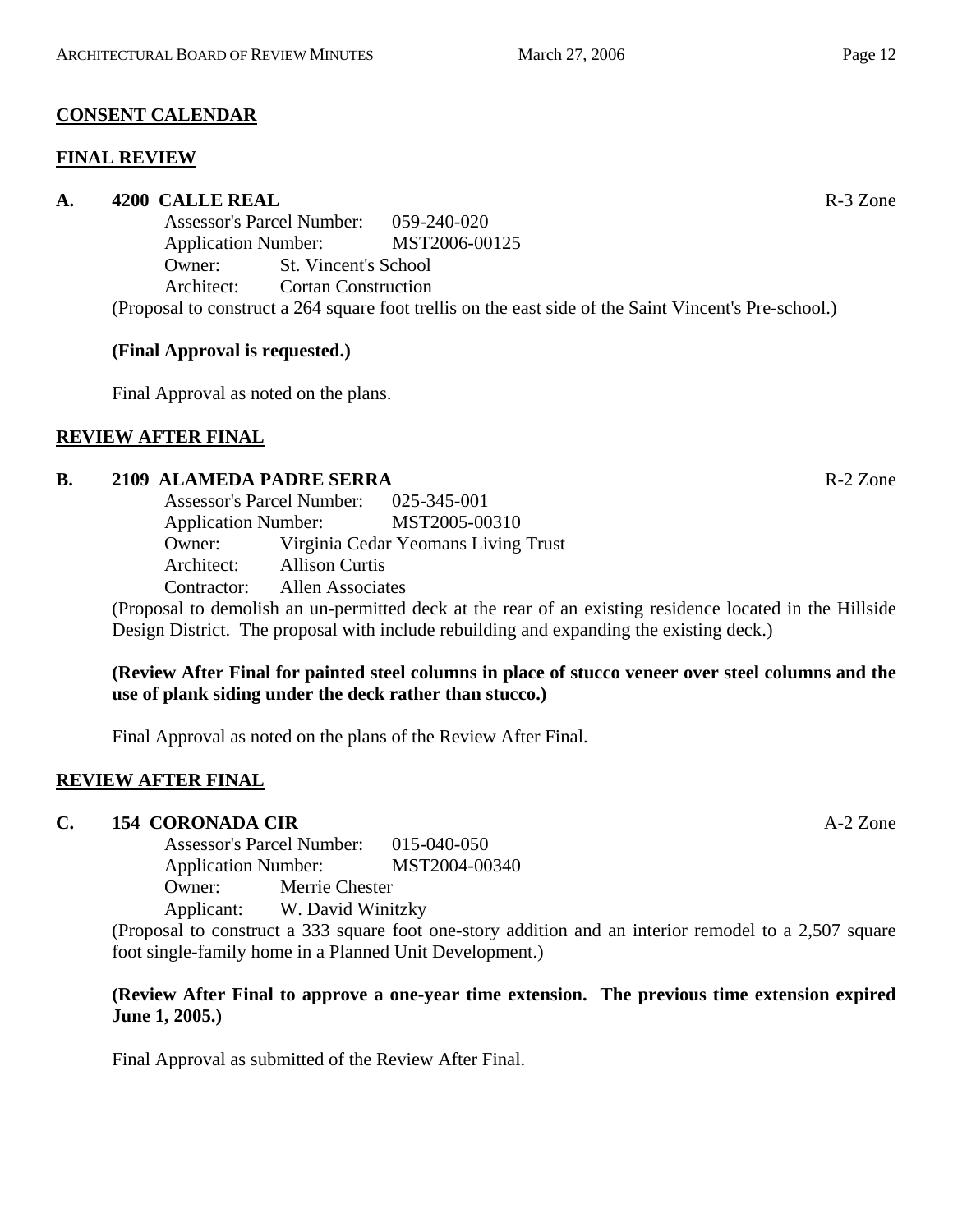# **REVIEW AFTER FINAL**

#### **D. 428 E HALEY ST** C-M/M-1 Zone

Assessor's Parcel Number: 031-283-015 Application Number: MST2005-00739 Owner: Philip C. Petre Trustee Architect: Jose Esparza (Relocate electric meters and enclose and inset main entry doors and new side door.)

**(Review After Final for demolition of existing "hoist" canopy and reconfiguration of parking spaces to include three additional spaces required due to change of use to Unit A.)** 

Final Approval as submitted of the Review After Final.

# **FINAL REVIEW**

#### **E. 1930 MISSION RIDGE RD** A-1 Zone

Assessor's Parcel Number: 019-083-017 Application Number: MST2005-00697 Owner: Fulmer Family Trust Architect: Tom Moore

(Proposal to construct a new 459 square foot detached, two-car garage at the rear of the property and add 80 square feet of addition to an existing 4,378 square foot residence all on a 21,154 square foot lot in the Hillside Design District. The existing front garages are to remain.)

# **(Final Approval is requested.)**

Final Approval of the project as noted on the plans with the finding that the Neighborhood Preservation Ordinance criteria have been met as stated in Subsection 22.68.060 of the City of Santa Barbara Municipal Code, and with the condition that all lighting shall be per City lighting standards.

# **REFERRED BY FULL BOARD**

#### **F. 213 N ALISOS ST** R-2 Zone

Assessor's Parcel Number: 017-051-003 Application Number: MST2005-00740 Owner: Michael J. R. McGee and Barbara Schreibk Designer: Dexign Systems Applicant: Tony Xiques

(Proposal to construct a 1,067 square foot, prefabricated, one-story residence and a detached 420 square foot, two-car garage at the rear of a 9,583 square foot lot. The lot is currently developed with an existing 1,572 square foot duplex which will be converted to a single-family residence. The proposal also includes two uncovered parking spaces and demolition of the existing 595 square foot wood shed.)

# **(Preliminary Approval is requested.)**

Preliminary Approval as submitted.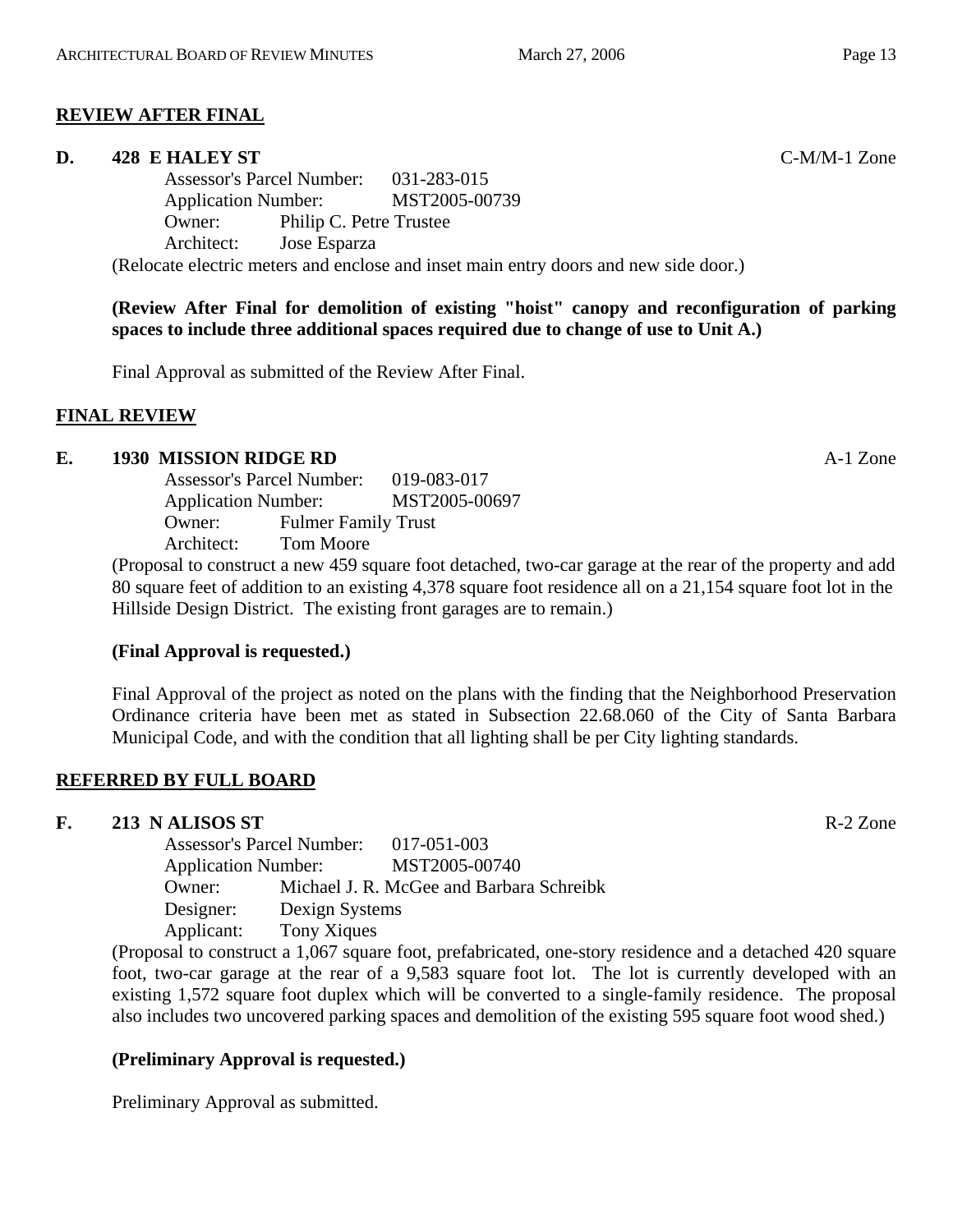#### **CONTINUED ITEM**

#### **G. 1501 SAN ANDRES ST** C-P/R-2 Zone

Assessor's Parcel Number: 043-244-015 Application Number: MST2005-00836 Applicant: Dino Putrino Owner: Krieg Family Trust

(Proposal to install a Verizon Wireless communication facility consisting of six antennas enclosed by architectural screening measuring 8 feet tall by 4 feet wide on the roof of the existing building and construct a 408 square foot enclosure on the rear of the building to screen additional radio equipment.)

#### **(Final Approval is requested.)**

Continued indefinitely to the Consent Calendar.

#### **REFERRED BY FULL BOARD**

#### **H. 937 CALLE CORTITA** E-1 Zone

| <b>Assessor's Parcel Number:</b> | 041-157-016         |               |
|----------------------------------|---------------------|---------------|
| <b>Application Number:</b>       |                     | MST2006-00032 |
| Owner:                           | Sheryl Lyn Schmandt |               |
| Designer:                        | Sheryl Lyn Schmandt |               |
|                                  |                     |               |

(Proposal for a two-story addition of 1,110 square feet of living space to an existing 1,005 square foot two-story residence with an attached 298 square foot carport. The addition includes upper and lowerlevel decks. The project is located on a 6,596 square foot lot in the Hillside Design District. A modification is required for the encroachment of the existing structure into the front yard setback.)

#### **(Preliminary Approval is requested.)**

Preliminary Approval of the project with the finding that the Neighborhood Preservation Ordinance criteria have been met as stated in Subsection 22.68.060 of the City of Santa Barbara Municipal Code.

#### **CONTINUED ITEM**

# **I. 1156 N ONTARE RD** A-1 Zone

| <b>Assessor's Parcel Number:</b> |                                                                      | 055-160-028   |  |
|----------------------------------|----------------------------------------------------------------------|---------------|--|
| <b>Application Number:</b>       |                                                                      | MST2004-00196 |  |
| Owner:                           | Tad Smyth                                                            |               |  |
| Agent:                           | Kim Schizas                                                          |               |  |
| Engineer:                        | Flowers & Associates<br>Pamela Post, Historical Consultant<br>Agent: |               |  |
|                                  |                                                                      |               |  |

(Proposal to subdivide an existing 14.77-acre lot into nine lots through a Planned Residential Development (PRD), and construct a new public road, curb, and gutter, and private driveway.)

#### **(PROJECT REQUIRES COMPLIANCE WITH PLANNING COMMISSION #032-05.)**

Final Approval of the project as submitted.